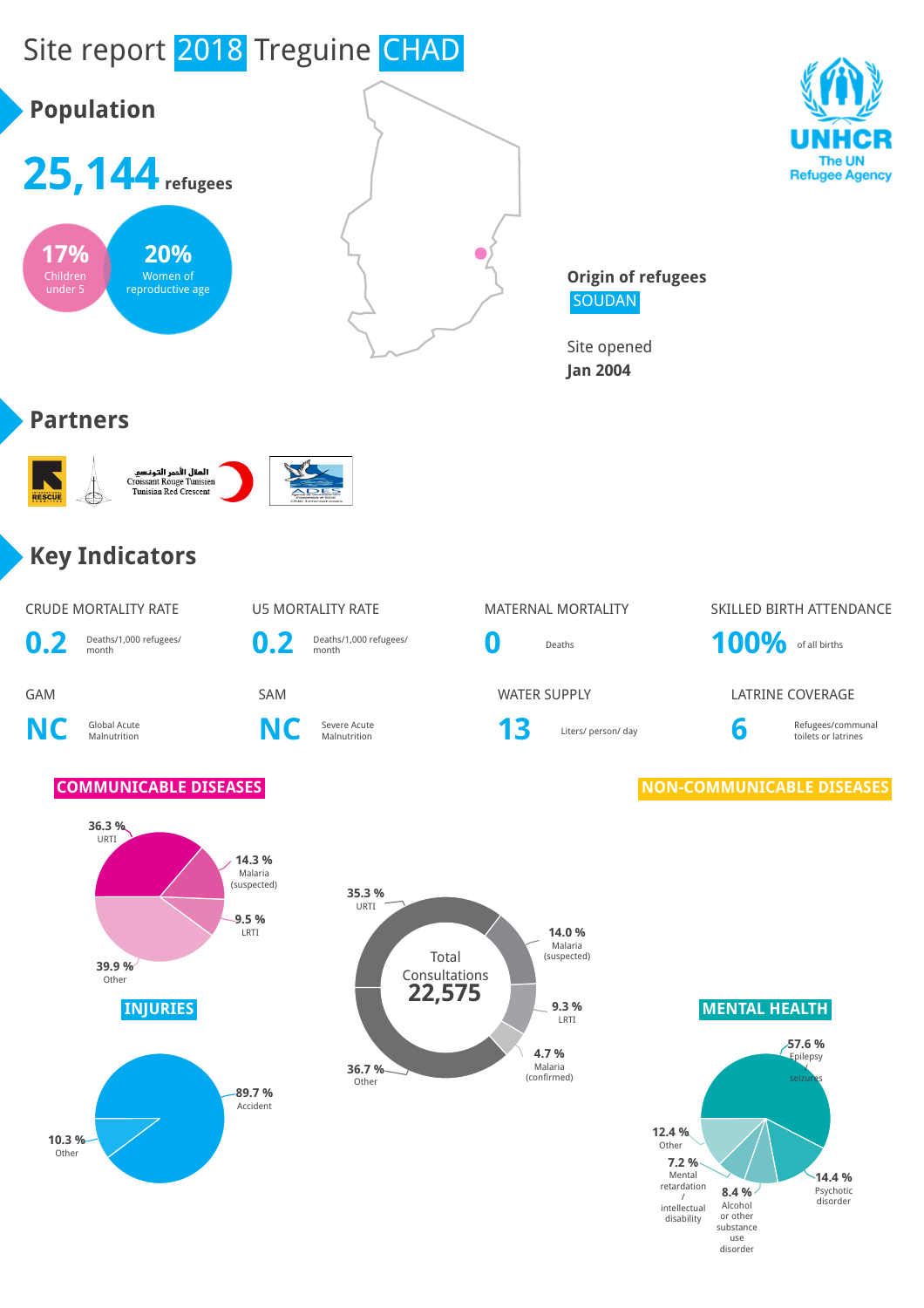## **Public Health**

| <b>HEALTH STAFFING</b>                                      | <b>INDICATOR</b> | <b>STANDARD</b> |           | <b>MORBIDITY</b>                                 | <b>INDICATOR</b> | <b>STANDARD</b> |   |   |
|-------------------------------------------------------------|------------------|-----------------|-----------|--------------------------------------------------|------------------|-----------------|---|---|
| Number of medical doctors                                   | $\bf{0}$         | 1: 50,000       | ☺         | Incidence of malaria among children under<br>5   | 8                |                 |   |   |
| Number of qualified nurses                                  | 6                | $1:$ < 10,000   | ◕         | Incidence of watery diarrhoea among              | 13               |                 |   |   |
| Number of community health workers                          | 17               | 1: 1,000        | ೞ         | children under 5                                 |                  |                 |   |   |
| <b>ACCESS AND UTILIZATION</b>                               | <b>INDICATOR</b> | <b>STANDARD</b> |           | Incidence of pneumonia among children<br>under 5 | 26               |                 |   |   |
| Consultations per trained clinician per day                 | 40               | < 50            | Ø         | Incidence of pneumonia among over 5              | 7                |                 |   |   |
| Health utilisation rate (new visits / refugee /             | 0.9              | $1 - 4$         |           | Tuberculosis success rate                        | 100%             | < 90%           |   |   |
| year)<br>Proportion of host population consultations        | 32%              |                 |           | Were any MDR/X-TB cases diagnosed among<br>PoCs? | <b>No</b>        | <b>No</b>       | ఴ |   |
| <b>MORTALITY</b>                                            | <b>INDICATOR</b> | <b>STANDARD</b> |           | VACCINATION                                      | <b>INDICATOR</b> | <b>STANDARD</b> |   |   |
| <b>Crude Mortality Rate</b><br>(CMR) (/1000/month)          | 0.2              | < 0.75          | $\bullet$ | Full vaccination coverage                        | 102%             | < 95%           |   |   |
| <b>Under-five Mortality Rate</b><br>(U5MR) (/1000/month)    | 0.2              | $< 1.5$         | Ø         | Measles vaccination coverage                     | 103%             | < 95%           |   | Ø |
| <b>Infant Mortality Rate</b><br>(IMR) (/1000 livebirths)    | 7.1              | < 30            | $\bullet$ | Source of vaccination data                       | <b>HIS</b>       |                 |   |   |
| <b>Neonatal Mortality Rate</b><br>(NNMR) (/1000 livebirths) | $\mathbf 0$      | < 20            | $\bullet$ | <b>IN-PATIENT DEPARTMENT (IPD)</b>               | <b>INDICATOR</b> | <b>STANDARD</b> |   |   |
| <b>OUTBREAK ALERT AND RESPONSE</b>                          | <b>INDICATOR</b> | <b>STANDARD</b> |           | Average length of stay (days)                    | 2.6              |                 |   |   |
| Proportion of outbreaks investigated within 48<br>hours     |                  | 100%            |           | Case fatality rate                               | 0.0              |                 |   |   |
| Number of outbreaks reported                                | $\mathbf{0}$     |                 |           | Hospitalisation rate                             | 37.3             | $50 - 150$      |   | € |

# **Reproductive Health**

| <b>ANTENATAL CARE</b>                                                                     | <b>INDICATOR</b> | <b>STANDARD</b> |           | <b>FAMILY PLANNING</b>                                                      | <b>INDICATOR</b> | <b>STANDARD</b> |  |
|-------------------------------------------------------------------------------------------|------------------|-----------------|-----------|-----------------------------------------------------------------------------|------------------|-----------------|--|
| Antenatal care coverage                                                                   | 89%              | > 90%           |           | Contraceptive prevalence rate                                               | 78%              | $\geq 30\%$     |  |
| Coverage of antenatal tetanus vaccination                                                 | 94%              | > 95%           |           | Source of contraceptive prevalence data                                     | <b>HIS</b>       |                 |  |
| <b>DELIVERY CARE</b>                                                                      | <b>INDICATOR</b> | <b>STANDARD</b> |           | SEXUAL AND GENDER-BASED VIOLENCE (SGBV)                                     | <b>INDICATOR</b> | <b>STANDARD</b> |  |
| Proportion of births attended by skilled<br>personnel                                     | 100%             | $\geq 90\%$     | $\bullet$ | Total number of reported rapes                                              | $\mathbf{0}$     |                 |  |
| Proportion of births conducted by caesarean<br>section                                    | 0%               | $5 - 15%$       | ☺         | Proportion of eligible rape survivors provided<br>with PEP within 72 hours  |                  | 100%            |  |
| Proportion of newborn infants with low birth<br>weight (<2500 gs) (weighed within 72 hrs) | 4%               | < 15%           |           | Proportion of eligible rape survivors provided<br>with ECP within 120 hours |                  | 100%            |  |
| Proportion of teenage pregnancies                                                         | 3%               |                 |           | SEXUALLY TRANSMITTED INFECTIONS (STIS)                                      | <b>INDICATOR</b> | <b>STANDARD</b> |  |
| Still birth rate (/ 1000 total births / month)                                            | 3                |                 |           | Number of genital ulcer diseases                                            | 48               |                 |  |
| Number of maternal deaths                                                                 | 0                |                 |           | Number of Pelvic Inflammatory diseases                                      | 32               |                 |  |
| Proportion of maternal deaths investigated<br>within 48 hours                             |                  | 100%            |           |                                                                             |                  |                 |  |